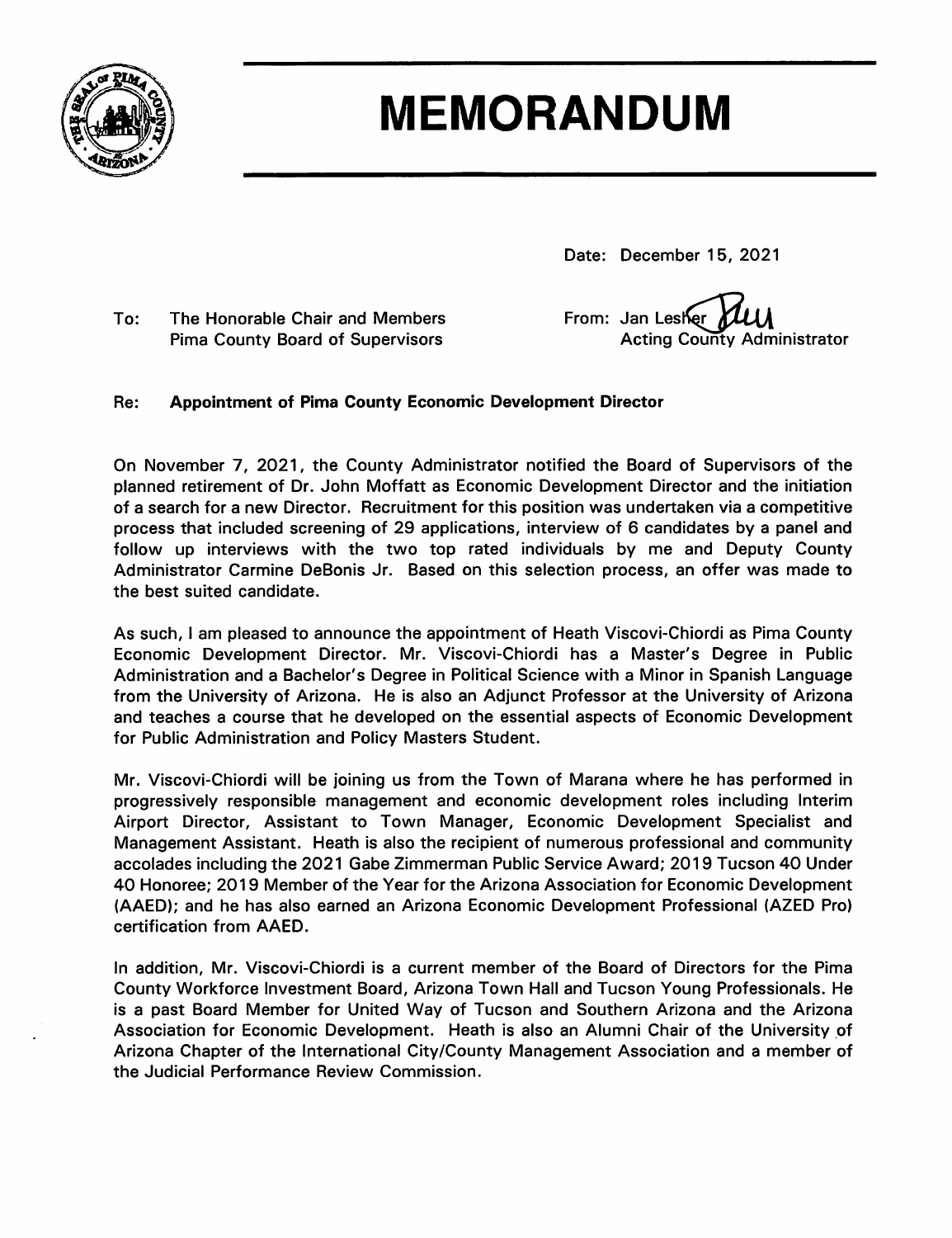The Honorable Chair and Members, Pima County Board of Supervisors Re: Appointment of Pima County Economic Development Director December 15, 2021 Page 2

Mr. Viscovi-Chiordi's full resume is attached for your review. Beyond these credentials, Heath possesses an overflowing passion for community and public service which will be of great benefit to County. His starting date with Pima County will be determined in the next couple of weeks as he works to transition from his current role with the Town of Marana.

 $\sim$ 

JL/dym

Attachment

 $\mathbf{c}$ : Carmine DeBonis, Jr., Deputy County Administrator for Public Works John Moffat, PhD, Director, Economic Development Office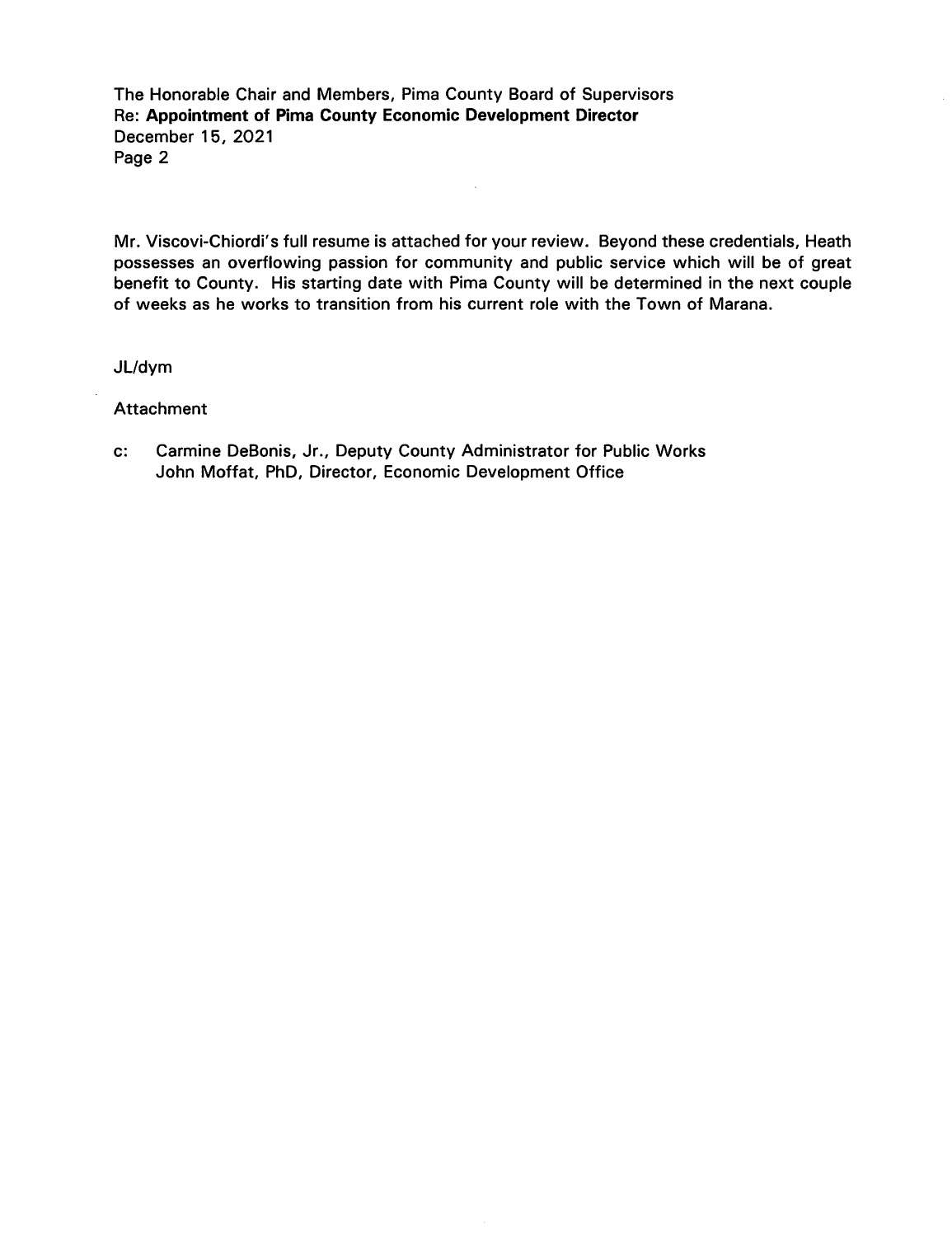## HEATH S. VESCOVI-CHIORDI, M.P.A., AZED PRO

#### ABOUT

A dedicated and motivated Public Administration professional with 8 years of progressively responsible management experience in local government management and council relations, of which 7 years of experience include supervision, creation, implementation, and management of Economic Development programs, policies, projects, and staff.

#### EXPERIENCE

#### Interim Airport Director | March 2021 – July 2021 *Town of Marana – 11700 W. Avra Valley Rd. Marana, AZ 85653*

- Directed all operations for Marana Regional Airport.
- Supported aviation-related Economic Development initiatives at Marana Regional Airport.
- Acted as primary point of contact for all external and internal projects with FAA and ADOT.
- Secured additional administrative assistance for Airport Staff/created finance-related SOPs.
- Helped to secure upwards of \$1.5M worth of Federal and State grants for airport improvement projects.
- Began Siting Study and EA process for Federal Air Traffic Control Tower Construction program.
- Supervised coordination of Airport Capital Improvement Program (ACIP) for ADOT.

#### Assistant to the Town Manager | October 2019 - Present *Town of Marana – 11555 W. Civic Center Dr. Marana, AZ 85653*

- Act as official designated Public Lobbyist on behalf of the Town of Marana.
- Assist in preparation and coordination of Town-wide annual budget.
- Manage and maintain the Marana Citizens' Forum advisory committee.
- Represent the Town Manager's Office in local, state, and national capacities for the Town of Marana.
- Manage and maintain the Management Intern program for the Town Manager's Office.
- Fill critical leadership roles in the event of a vacancy for director, deputy director, and supervisor positions for the Town of Marana.
- Manage and coordinate special projects and long term initiatives within the Town of Marana.
- Craft and distribute all major communications for the Town Manager's Office and Town Council.
- Leverage partnerships with local, state, and national public management organizations to maximize essential service delivery to residents.
- Develop and implement business attraction strategy for Downtown Marana.
- Directly assist the Economic Development Director in policy development, program creation, budget management and interdepartmental projects.
- Other duties as assigned.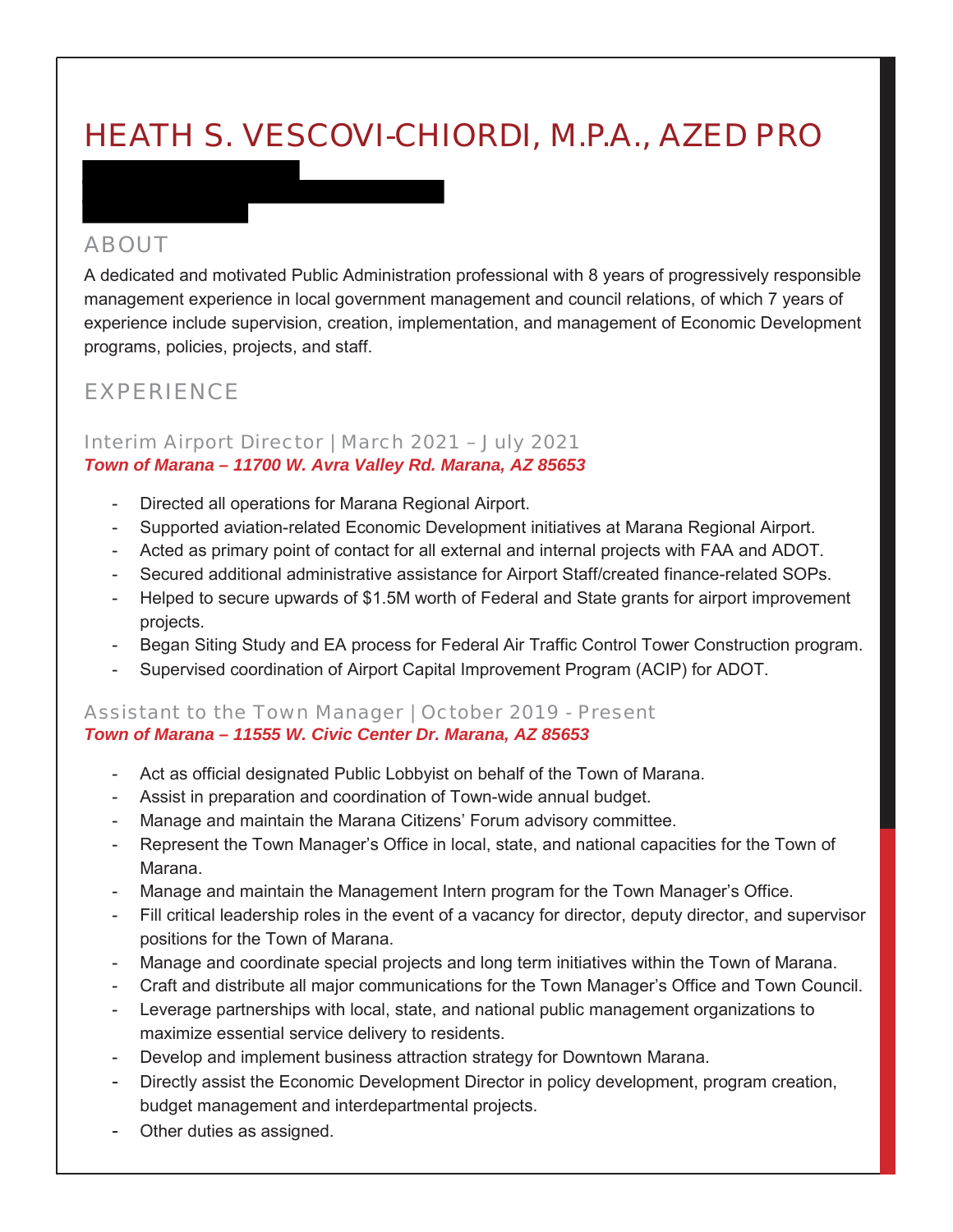#### Adjunct Professor | August 2016 – Present *The University of Arizona – 1100 E. University Blvd. #200, Tucson, AZ 85719*

- Designed, implemented, and currently teach a 16 week course focusing on teaching the essentials of Economic Development to Public Admin and Policy Masters Students.
- Linked the course to the statewide Econ Dev organization, AAED, through membership, networking, and professional development opportunities for students.
- Connects students with local Econ Dev orgs and departments for internship and networking opportunities.
- Trains future Public Admin and Policy professionals for careers in Economic Development.
- Assists in placing young professionals in Economic Development careers.

#### Economic Development Specialist | November 2016 – October 2019 *Town of Marana – 11555 W. Civic Center Dr. Marana, AZ 85653*

- Directly assisted the Economic Development Director in policy development, program creation, budget management and interdepartmental projects.
- Created and managed business retention and expansion programs for Marana.
- Created and implemented Economic Development marketing programs.
- Built and managed all electronic media/information outlets for Economic Development.
- Cultivated and maintained client-customer relationships for attraction, retention and expansion.
- Created, evaluated and managed Economic Development Incentive Programs.
- Leveraged partnerships with local, state, and national Economic Development and private development entities.
- Developed and implemented business attraction strategy for Downtown Marana.
- Coordinated and implemented Economic Development Strategic Plan.
- Coordinated Tourism related Economic Development Strategies.

#### Management Assistant | September 2014 – November 2016 *Town of Marana – 11555 W. Civic Center Dr. Marana, AZ 85653*

- Provided direct support to the Town Manager and Deputy Town Manager in the areas of policy development and implementation, special projects, budget prep, council relations, and more.
- Managed and maintained the Marana Citizens' Forum community outreach program.
- Assisted with strategic planning and interdepartmental programs.
- Conducted research and research analysis for project development, support, and implementation.
- Helped develop and implement council communications programs.

### PROFESSIONAL DEVELOPMENT, AWARDS, & EXTRAS

- 2021 Gabe Zimmerman Public Service Award Honoree
- 2019 Tucson 40 Under 40 Honoree.
- AZED Pro Designation for Economic Development in the State of Arizona.
- Alumni Chair of University of Arizona ICMA Chapter.